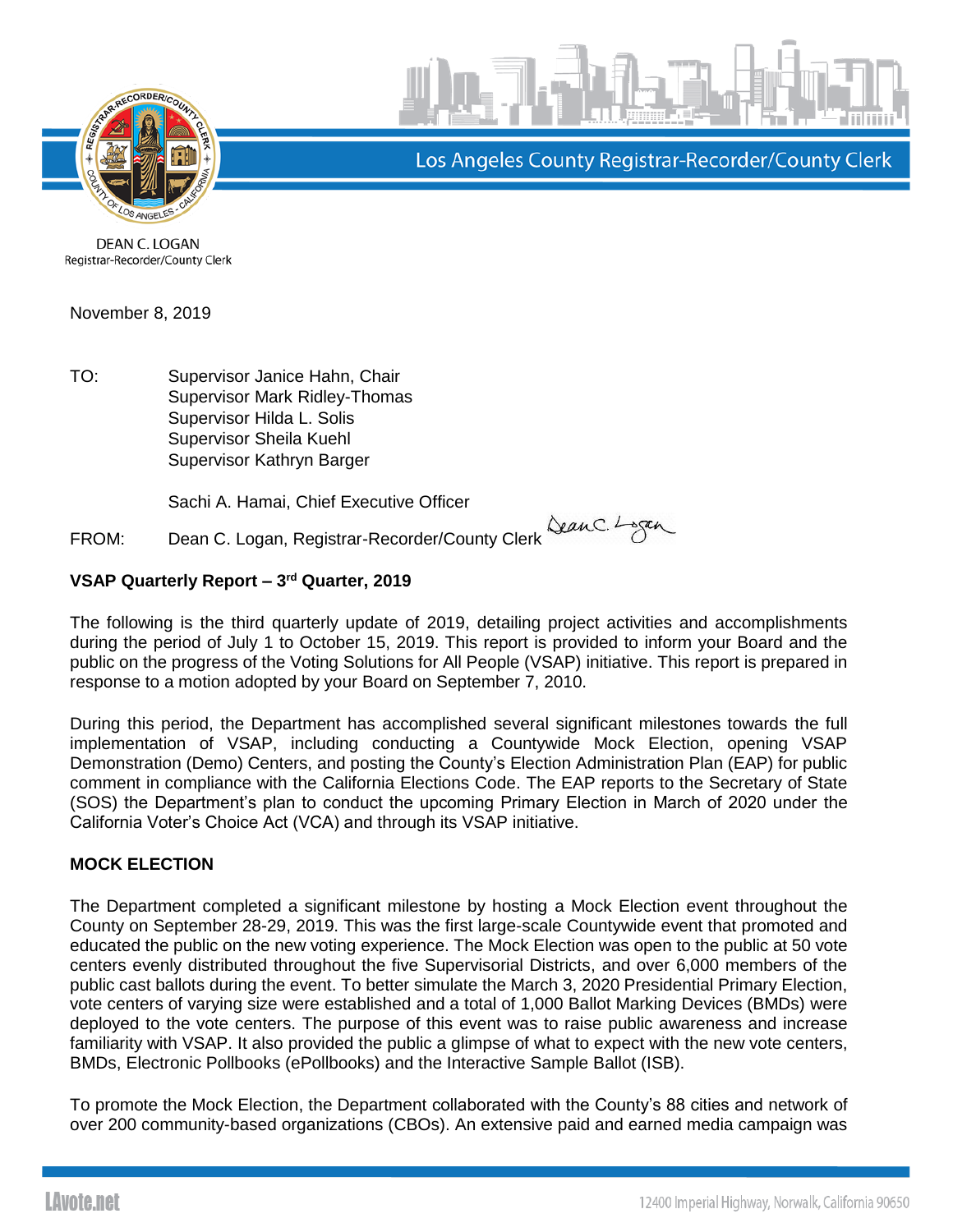also deployed. The campaign received over 70.5 million social media impressions. As part of the promotion, the media plan included celebrity appearances, local radio stations on-site, along with food and prize giveaways during both days of the Mock Election.

Although the primary purpose of the Mock Election was VSAP outreach and promotion, another important benefit was gathering operational feedback from the event. The Mock Election provided critical insight and learning while observing how members of the public interacted with the new equipment, processes and procedures. Public input has been a vital part of VSAP since its inception, and the feedback received through the Mock Election was no different. For example, the Department has addressed and incorporated changes related to BMD navigation and vote center setup in direct response to public feedback from the Mock Election. The Department also held several internal working group sessions to obtain feedback from vote center staff.

The Mock Election utilized a fun "LA County" ballot and was open to all members of the public. Anyone who attended could cast a ballot and receive a full simulation of the new voting experience. Of those who participated, 87% said they were satisfied with the ePollbook and 89% said they were satisfied with the BMD. In terms of customer service, 91% felt election workers were knowledgeable and helpful. Although individuals of all ages, including under 18, participated in the Mock Election, the two largest age demographics were 26 – 40 and 41 – 60 years. While Los Angeles City residents had the highest participation, the next five cities were Long Beach, Burbank, Pasadena, Glendale and Carson.

The Department also supported the County's Census outreach efforts by including a Census question on the Mock Election ballot to raise awareness of the upcoming Census. Additionally, all vote centers had information on the Census available for the public, and staff from the U.S. Census Bureau were on site at select vote centers to provide further information and answer questions.

To view the full results from the contests and to watch a short video recapping the Mock Election, please visit [https://lavote.net/home/voting-elections/current-elections/mock-election.](https://lavote.net/home/voting-elections/current-elections/mock-election)

# **VSAP DEMONSTRATION (DEMO) CENTERS**

Beginning October 3, 2019, the Department began a four-month long initiative of providing ten Demo Centers throughout the County. Demo Centers are open across the County and allow members of the public to learn about and use the new BMD, preview the new ePollbooks and learn more about the new voting experience. Unlike the Mock Election, all equipment is set to demonstration mode and voters experience a demonstration ballot with contests ordered similarly to what will be experienced in the March 2020 Presidential Primary Election.

The ten Demo Centers are spread throughout the County with two per Supervisorial District. To ensure maximum exposure and to reach as many communities as possible, the Demo Centers rotate to different locations to increase opportunities for members of the public to visit a site. To create awareness and promotion, the Department is actively working with cities, Community Based Organizations (CBOs) and other partners to promote and increase turnout at the Demo Centers.

For more information on the VSAP Demo Centers, please visit [https://lavote.net/home/voting](https://lavote.net/home/voting-elections/community-voter-outreach/demo-center)[elections/community-voter-outreach/demo-center.](https://lavote.net/home/voting-elections/community-voter-outreach/demo-center)

# **ELECTION ADMINISTRATION PLAN**

On October 9, 2019, the Department posted the initial draft of the County's Election Administration Plan (EAP). The EAP is a statutorily-required document that provides an overview of the County's efforts to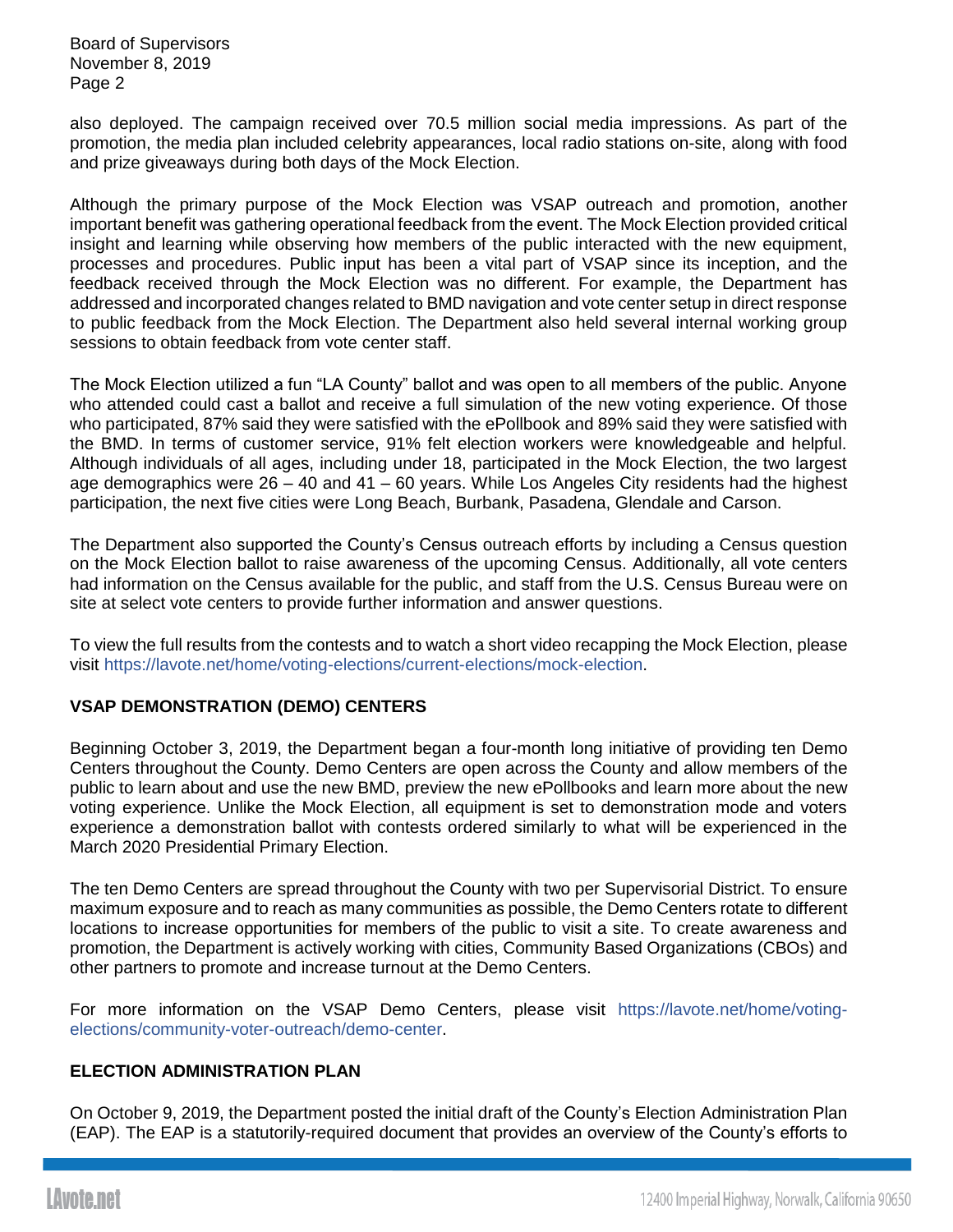implement the VCA and VSAP. It contains summaries of the voter education and outreach plans, vote center and VBM drop-off strategy, security and contingency plans, and information on vote center layout, equipment and staffing.

The public comment period on the plan is open until November 19, 2019. An amended draft EAP will be posted in late-November with an accompanying 14-day public review period. Following publication and review of both the draft and amended draft EAP, the Department will submit the final EAP for approval to the California Secretary of State (SOS). The target date for submission is early December. Upon submission, the SOS will have 14 days to review. The EAP is available in 13 languages and is also posted online in a manner compliant for voters who use accessibility screen readers to review materials.

Public comments on the EAP can be made several ways:

- Phone: (562) 229-6361
- Email: [vsap@rrcc.lacounty.gov](mailto:vsap@rrcc.lacounty.gov)
- Online Portal:<https://vsap.lavote.net/election-administration-plan/>
- In-person: EAP Hearings

In addition to the published plan with the accompanying public comment period, the Department has established five public hearings. Although the statute only requires one public hearing, the Department determined that one per Supervisorial District would allow for greater public participation in the process. The five EAP public hearings are as follows:

- October 23: Long Beach City Hall
- October 29: Zev Yaroslavsky Family Support Center in Van Nuys
- November 7: Lancaster Library
- November 13: FAME Renaissance Center in Los Angeles
- November 19: West Covina Library

All public hearings provide language interpretation services, as well as American Sign Language translators. Additionally, all VSAP resources are available and BMDs are onsite for hands-on experience.

To review the full EAP or to see the Department's EAP webpage, please visit: [https://vsap.lavote.net/election-administration-plan/.](https://vsap.lavote.net/election-administration-plan/)

# **STAFFING MODEL**

On September 3, 2019, the Board of Supervisors considered and approved the Department's request to execute a Temporary Staffing Services Master Agreement, including additional provisions added by Supervisor Solis regarding monitoring and reporting on the use of these services. The following report back requirements were set in motion:

- Report back, in collaboration with labor partners, on the use of contracted temporary staffing in the March and November 2020 elections, and include this information in the quarterly reports RR/CC provides the Board of Supervisors on the Voting Solutions for All People (VSAP) project;
- Report back by December 31, 2019 on recommendations for adjusting election staffing moving forward, including RR/CC's efforts to hire County staff to meet the needs under the newly established VSAP model and report back again on December 31, 2020 following the Presidential elections; and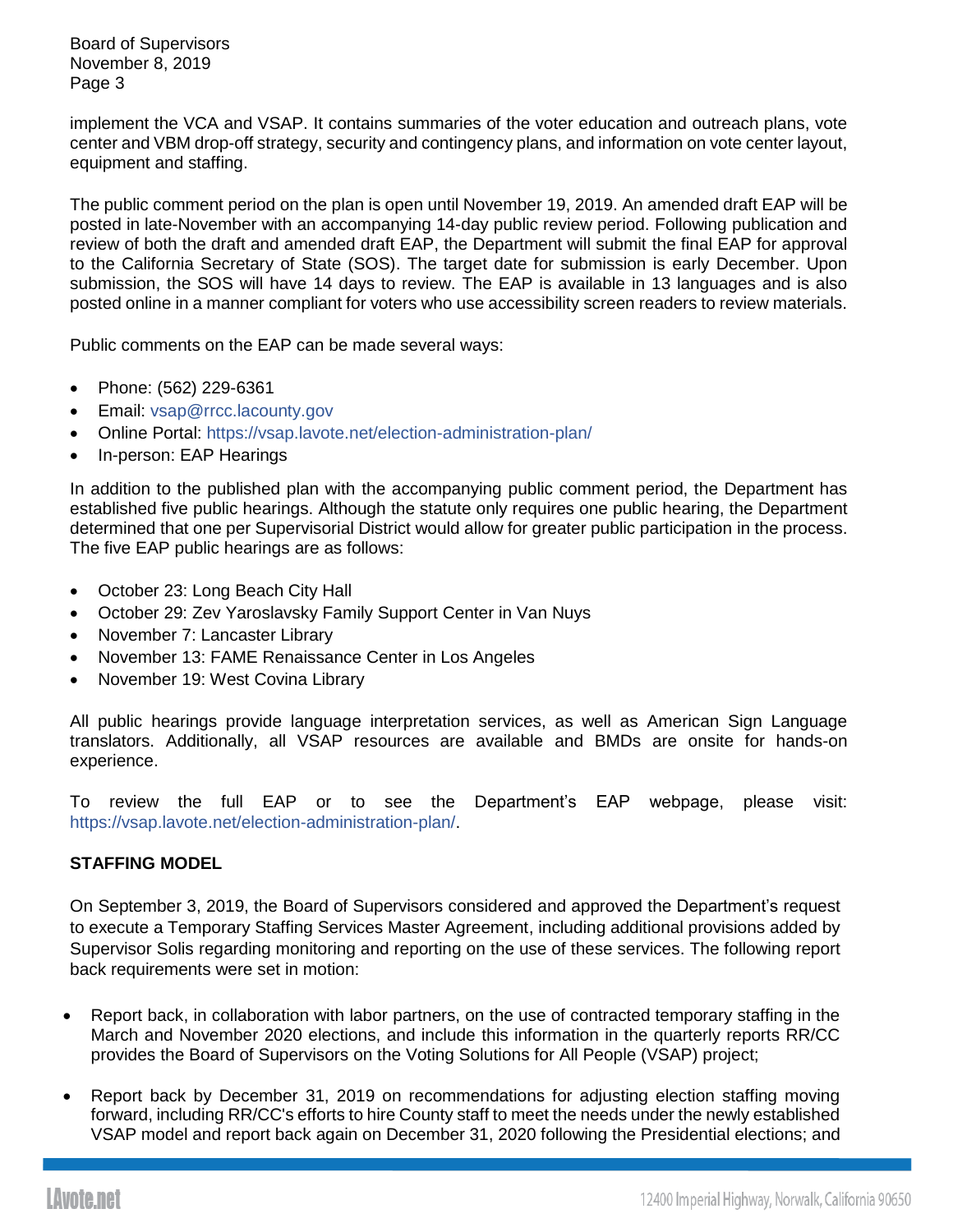• Work in collaboration with the Departments of Workforce Development, Aging, and Community Services (WDACS) and Public Social Services (DPSS) to outreach, train, and hire Board-identified priority populations and County clients.

The Department is currently utilizing data and data analytics to address temporary and contract staffing needs for the implementation of VSAP in March 2020 and in doing so, the Department is establishing data-based benchmarks for staffing levels by conducting Time and Motion studies and assessment of resources for temporary and permanent positions within the Department. This process assists the Department in maximizing its existing resources through a critical review of permanent, temporary and contracted staff by utilizing Lean Six Sigma (LSS) principles.

The Time and Motion studies for March 2020 will be completed by October 31, 2019 and the outcomes will be outlined in the next quarterly report.

# **ADDITIONAL VSAP HIGHLIGHTS/MILESTONES**

- The Department conducted demonstrations of the BMD and the new voting experience to Los Angeles County Board of Supervisors and staff:
	- $\circ$  July 11, 2019: Supervisor Solis and staff at the Kenneth Hahn Hall of Administration
	- o July 12, 2019 and July 26: Supervisor Barger and staff at the Kenneth Hahn Hall of Administration
	- o July 19, 2019: Supervisor Ridley-Thomas and staff at the District 2 Field Office in Exposition Park
	- o August 2, 2019: Supervisor Hahn's staff at the VSAP Lab in Norwalk, CA
	- o August 5, 2019: Supervisor Kuehl and staff at the Kenneth Hahn Hall of Administration
	- o September 3, 2019: Supervisor Hahn at the Hall of Administration
- The Department conducted Vote Center Test Lab 2.5 for VSAP Advisory Committees on August 12, 2019:
	- o The VSAP Technical Advisory Committee and VSAP Advisory Committee joined the Department for a vote center testing simulation at the C. Robert Lee Activity Center in Hawaiian Gardens
	- o Committee Members were encouraged to test the vote center operations and give feedback about their experience
- The Department's first Mobile Voting Unit arrived on September 16, 2019 in time to deploy for the Mock Election
- Registrar-Recorder/County Clerk Dean Logan gave a presentation about VSAP at the Los Angeles Chamber of Commerce Board of Directors Meeting on September 13, 2019 in Los Angeles
- The Department participated in the County Day Parade at the Los Angeles County Fair on September 1, 2019 and highlighted the new voting experience and Mock Election. The Department continued its VSAP engagement efforts every day through the Fair's end.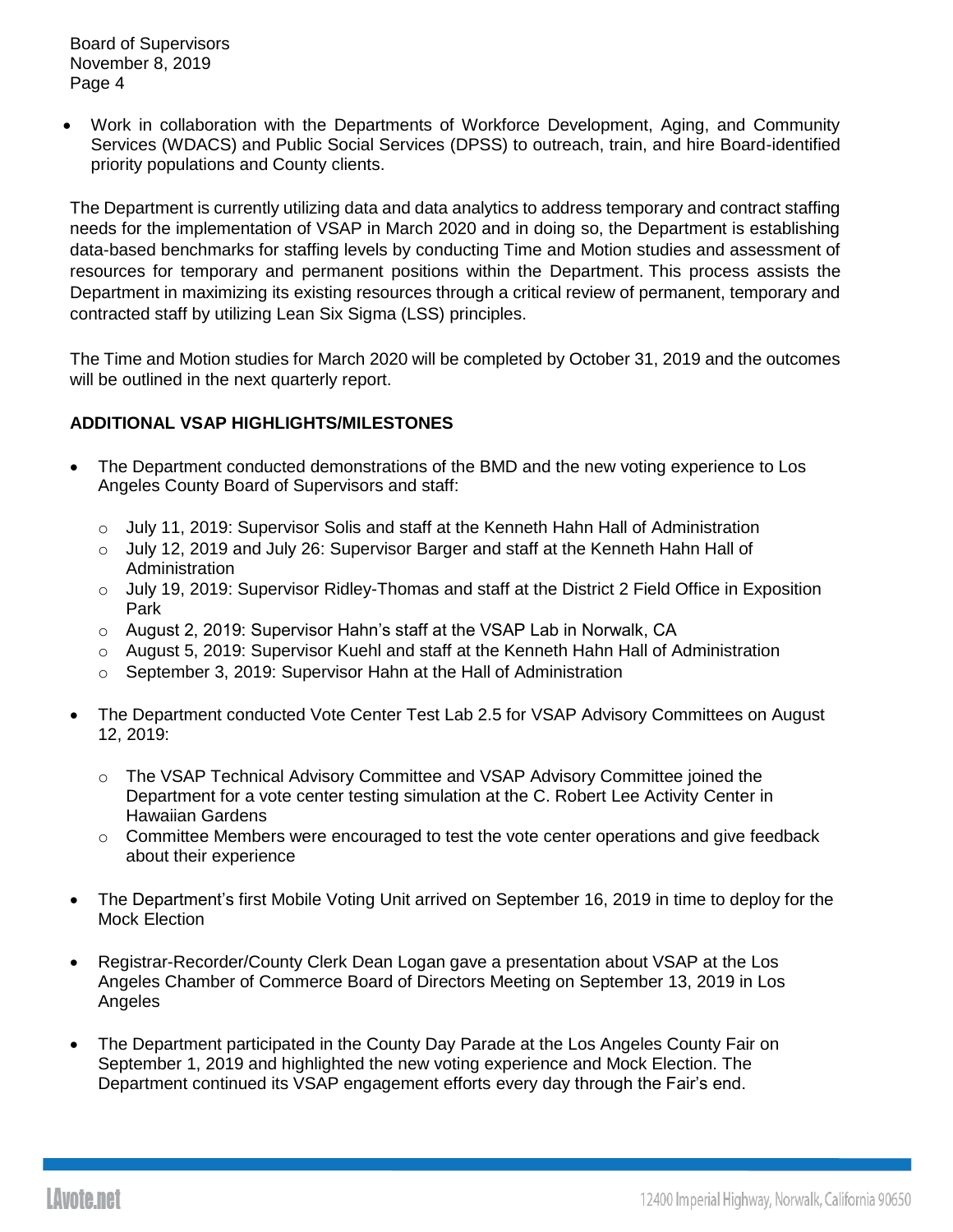- The Department conducted six Town Hall meetings for Supervisorial District 3 between August  $26<sup>th</sup>$  through September  $26<sup>th</sup>$ . The Town Hall meetings consisted of the following:
	- o VSAP presentation and Q & A session
	- o Public hands on experience with the BMD
	- o Information on election job opportunities

### **PUBLIC ENGAGEMENT**

During this reporting period, VSAP staff met with various Community Based Organizations, government agencies and city officials to present on the new voting experience.

| <b>VSAP PRESENTATIONS</b> |                                                                       |                        |                 |  |  |
|---------------------------|-----------------------------------------------------------------------|------------------------|-----------------|--|--|
| <b>Date</b>               | Organization                                                          | <b>City</b>            | <b>District</b> |  |  |
|                           | Dominguez / Lincoln Village Homeowners                                |                        |                 |  |  |
| 7/3/2019                  | Association                                                           | Carson                 | $\overline{2}$  |  |  |
| 7/10/2019                 | The Resistance Northridge Indivisible                                 | Northridge             | $\overline{3}$  |  |  |
| 7/11/2019                 | <b>Supervisor District 1 Office</b>                                   | <b>HOA</b>             | $\overline{1}$  |  |  |
| 7/11/2019                 | League @ Nite                                                         | Monrovia               | 5               |  |  |
| 7/11/2019                 | <b>Cerritos City Council</b>                                          | Cerritos               | $\overline{4}$  |  |  |
| 7/12/2019                 | SD 5 Staff Meeting                                                    | <b>HOA</b>             | 5               |  |  |
| 7/13/2019                 | Martin Luther King Jr. Democratic Club                                | Carson                 | $\overline{2}$  |  |  |
| 7/15/2019                 | Inglewood Senior Center                                               | Inglewood              | $\overline{2}$  |  |  |
|                           | Southeast Youth Workforce Development and                             |                        |                 |  |  |
| 7/15/2019                 | Civic Engagement Program                                              | RR/CC                  | n/a             |  |  |
| 7/15/2019                 | <b>California for Progress</b>                                        | <b>Studio City</b>     | 3               |  |  |
| 7/16/2019                 | <b>Whittier Rotary Club</b>                                           | Whittier               | 1 & 8 & 4       |  |  |
| 7/16/2019                 | <b>Avalon Gardens Community Association</b>                           | Willowbrook            | $\overline{2}$  |  |  |
| 7/16/2019                 | New Mt. Calvary Church                                                | Willowbrook            | $\overline{2}$  |  |  |
| 7/16/2019                 | Avalon City Council (Catalina Island)                                 | Avalon                 | $\overline{4}$  |  |  |
| 7/19/2019                 | SD 2 Staff Meeting                                                    | <b>Exposition Park</b> | 1 & 2           |  |  |
| 7/22/2019                 | Town Hall with Assemblymember Adrin Nazarian                          | Van Nuys               | 3               |  |  |
| 7/24/2019                 | Westchester-Playa Democratic Club                                     | Westchester            | $\overline{2}$  |  |  |
| 7/25/2019                 | <b>Democratic Alliance for Action</b>                                 | Santa Clarita          | $\overline{5}$  |  |  |
| 7/26/2019                 | El Centrito de Apoyo                                                  | <b>Huntington Park</b> | $\mathbf{1}$    |  |  |
| 7/26/2019                 | Field Deputy Staff for SD 5                                           | <b>HOA</b>             | 5               |  |  |
|                           | International Association of Machinists and                           |                        |                 |  |  |
| 7/27/2019                 | Aerospace Workers Local 725                                           | Palmdale               | 5               |  |  |
|                           | Stand Strong Community Meeting at SD 3 Office in                      |                        |                 |  |  |
| 7/29/2019                 | <b>SFV</b>                                                            | Van Nuys               | 3               |  |  |
| 7/29/2019                 | San Pedro Democratic Club                                             | San Pedro              | $\overline{4}$  |  |  |
| 7/31/2019                 | <b>BOS Communications Staff</b>                                       | <b>HOA</b>             | n/a             |  |  |
| 8/2/2019                  | SD 4 at VSAP Lab                                                      | RR/CC                  | $\overline{4}$  |  |  |
| 8/5/2019                  | SD 3 Staff Meeting                                                    | <b>HOA</b>             | 3               |  |  |
| 8/7/2019                  | <b>Bernardi Senior Center</b>                                         | Van Nuys               | $\overline{3}$  |  |  |
| 8/8/2019                  | <b>Gateway Cities City Manager Meeting</b>                            | La Mirada              | $\overline{4}$  |  |  |
| 8/9/2019                  | Congresswoman Barragan's 2019 Senior Briefing &<br><b>Health Fair</b> | Carson                 | $\overline{2}$  |  |  |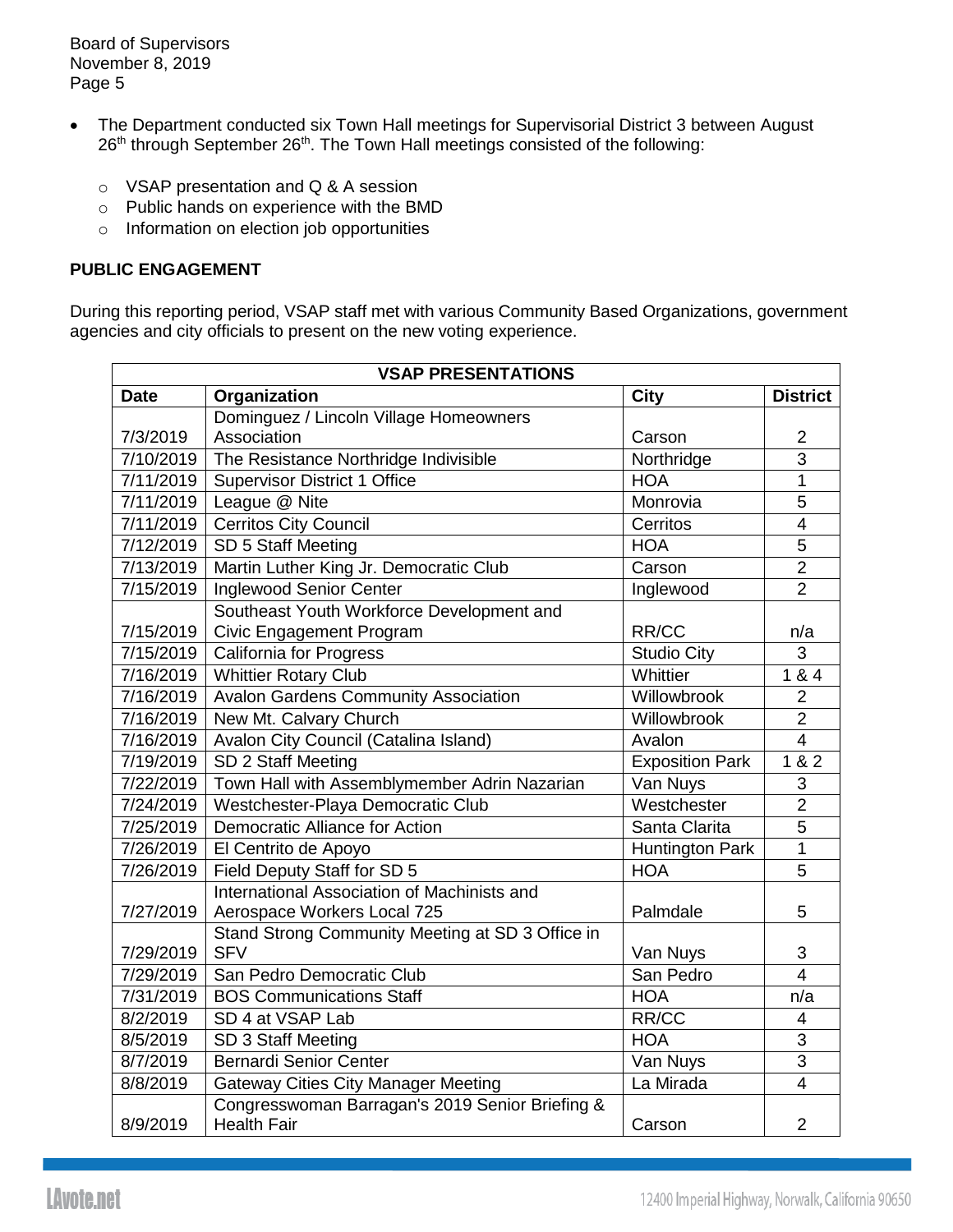| 8/9/2019  | SD 4 at VSAP Lab                                   | RR/CC                | n/a                      |
|-----------|----------------------------------------------------|----------------------|--------------------------|
| 8/13/2019 | Downey City Council                                | Downey               | 4                        |
| 8/13/2019 | <b>Signal Hill City Council</b>                    | Signal Hill          | $\overline{4}$           |
| 8/14/2019 | <b>ILW Labor Union</b>                             | San Pedro            | 4                        |
| 8/17/2019 | Valley Grassroots for Democracy                    | Van Nuys             | 3                        |
| 8/20/2019 | Los Angeles College Faculty Guide                  | Westwood             | 3                        |
| 8/20/2019 | Assembly Member Calderon Staff                     | RR/CC                | n/a                      |
| 8/20/2019 | <b>LAX Area Democratic Club</b>                    | El Segundo           | $\overline{\mathcal{A}}$ |
| 8/21/2019 | <b>Alliance for Justice</b>                        | Downtown LA          | 1 & 2                    |
| 8/21/2019 | SD 5 Town Council                                  | Arcadia              | 5                        |
| 8/21/2019 | <b>Whittier Voters Coalition</b>                   | Whittier             | 4                        |
| 8/22/2019 | East Valley Indivisible                            | Van Nuys             | 3                        |
| 8/26/2019 | LA County Civil Grand Jury                         | RR/CC                | n/a                      |
| 8/26/2019 | <b>Culver City City Council</b>                    | <b>Culver City</b>   | $\overline{2}$           |
| 8/26/2019 | SD 3 Town Hall                                     | Malibu               | $\overline{3}$           |
| 8/27/2019 | SD 3 Town Hall                                     | West LA              | $\overline{3}$           |
| 8/28/2019 | SPA 8 Collaborate with SBCC Thrive                 | Wilmington           | 4                        |
| 8/28/2019 | Democratic Club of the High Desert                 | Palmdale             | 5                        |
|           | Regional BMD Demonstration Hosted by City of       |                      |                          |
| 8/29/2019 | Monrovia                                           | Monrovia             | 4                        |
| 8/30/2019 | Los Angeles Mayor Public Engagement Team           | Downtown LA          | 1 & 2                    |
| 9/3/2019  | <b>Paramount City Council</b>                      | Paramount            | 4                        |
|           |                                                    | <b>Rolling Hills</b> |                          |
| 9/4/2019  | League of Women Voters Palos Verdes                | <b>Estates</b>       | 4                        |
|           |                                                    | La Canada-           |                          |
| 9/5/2019  | Huddle La Canada                                   | Flintridge           | 5                        |
| 9/8/2019  | American Association of University Women           | Whittier             | $\overline{4}$           |
| 9/8/2019  | Progressive Democrats of Carson                    | Carson               | $\overline{2}$           |
| 9/9/2019  | SD 3 Town Hall                                     | Canoga Park          | $\overline{385}$         |
| 9/9/2019  | <b>Bellflower City Council</b>                     | <b>Bellflower</b>    | 4                        |
|           | National Association of Active and Retired Federal |                      |                          |
| 9/10/2019 | Employees                                          | Lakewood             | 4                        |
| 9/10/2019 | Santa Clarita City Council                         | Santa Clarita        | 5                        |
| 9/10/2019 | <b>Claremont City Council</b>                      | Claremont            | 1                        |
| 9/10/2019 | Ladera Heights Shanadoah Block Club                | Ladera Heights       | $\overline{2}$           |
| 9/11/2019 | Mayor of Gardena                                   | Gardena              | $\overline{2}$           |
| 9/11/2019 | <b>Calabasas City Council</b>                      | Calabasas            | 3                        |
| 9/11/2019 | Independent Democratic Club of High Desert         | Lancaster            | 5                        |
|           | North Redondo Beach Business Association with SD   |                      |                          |
| 9/12/2019 | 4                                                  | Redondo Beach        | 4                        |
|           |                                                    | Sunland-             |                          |
| 9/12/2019 | Apperson Street Elementary School Parent Group     | Tujunga              | 5                        |
| 9/12/2019 | Power California                                   | RR/CC                | n/a                      |
| 9/12/2019 | LA Chamber of Commerce Board of Directors          | Downtown LA          | n/a                      |
|           | Bruggermeyer Library with Monterey Park City       |                      |                          |
| 9/12/2019 | <b>Clerk's Office</b>                              | <b>Monterey Park</b> | 1                        |
| 9/14/2019 | League of Women Voters, Long Beach                 | Long Beach           | $\overline{4}$           |
| 9/16/2019 | SEIU Local 99 & Voter Registration Training        | Los Angeles          |                          |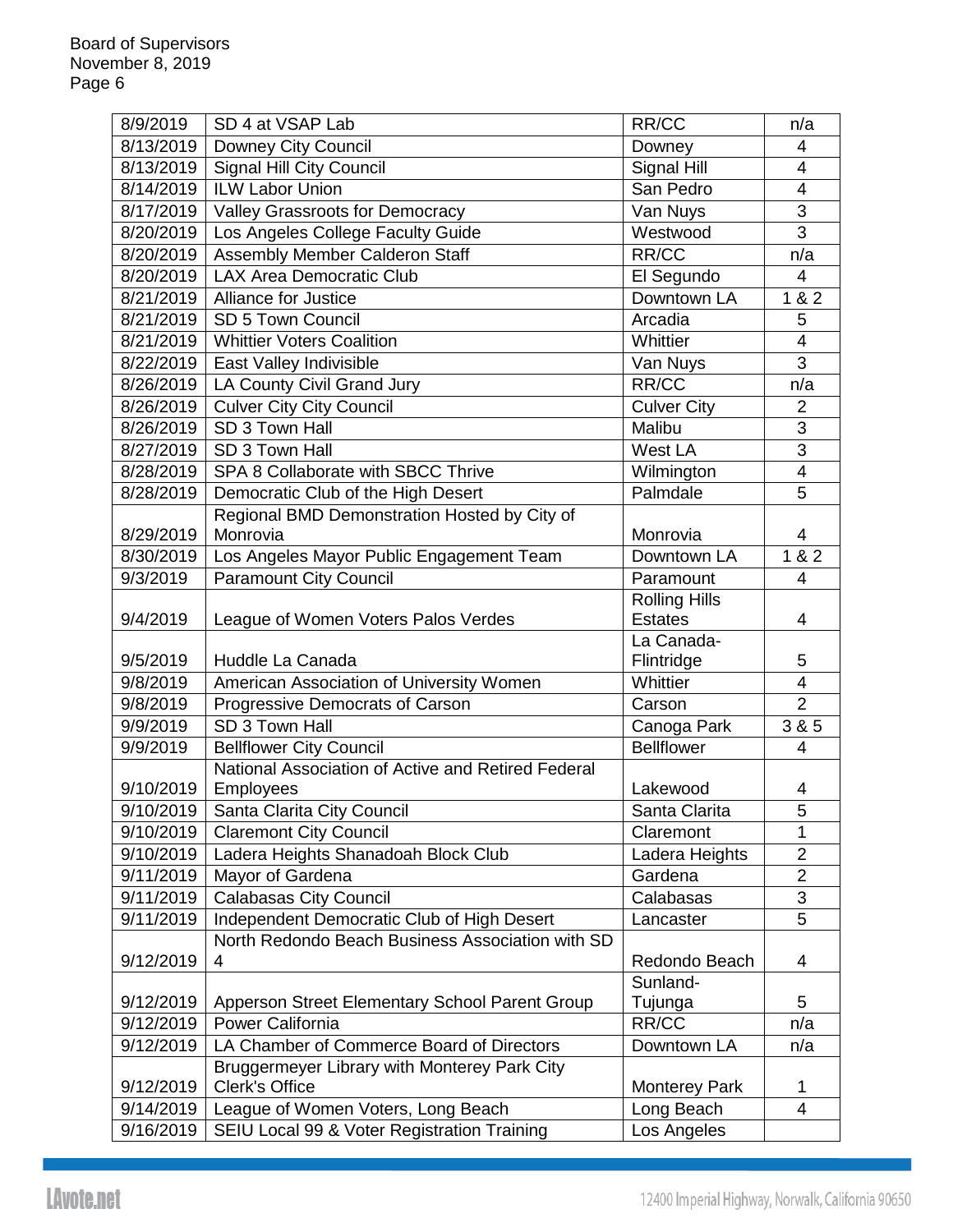| 9/16/2019 | Second Time Around Senior Club                              | Gardena                | $\overline{2}$ |
|-----------|-------------------------------------------------------------|------------------------|----------------|
| 9/16/2019 | San Fernando City Council                                   | San Fernando           | 3              |
| 9/17/2019 | <b>Whittier First Day</b>                                   | Whittier               | $\overline{4}$ |
| 9/17/2019 | Huntington Park City Council                                | <b>Huntington Park</b> | 1              |
|           | IATSE Local 839, Animators Guild & Voter                    |                        |                |
| 9/17/2019 | <b>Registration Training</b>                                | <b>Burbank</b>         | 5              |
| 9/18/2019 | Isabel Frischman / Debbi Colton Group                       | RR/CC                  | n/a            |
| 9/18/2019 | CSUN - Day of Civic Engagement                              | Northridge             | 3              |
| 9/19/2019 | SD 3 Town Hall                                              | Hollywood              | 2 & 3          |
| 9/19/2019 | Ladera Heights Civic Association                            | Inglewood              | $\overline{2}$ |
| 9/21/2019 | Neighbors Building Altadena                                 | Altadena               | 5              |
| 9/21/2019 | <b>NAC Event</b>                                            | Montebello             | 1              |
| 9/21/2019 | League of Women Voters, Mt. Baldy Chapter                   | Claremont              | 1              |
| 9/21/2019 | <b>Sherman Oaks Democratic Club</b>                         | <b>Sherman Oaks</b>    | 3              |
| 9/22/2019 | Center of Hope                                              | Inglewood              | $\overline{2}$ |
|           | National Women's Political Caucus, San Gabriel              |                        |                |
| 9/23/2019 | Valley                                                      | Pasadena               | 5              |
|           | National Voter Registration Day - USC, CSULA,               |                        |                |
|           | SMC, Cal Poly Pomona, Mendez High School with               |                        |                |
| 9/24/2019 | the Secretary of State and USCIS Naturalization<br>Ceremony | Countywide             | All            |
| 9/25/2019 | <b>Association of Rural Town Councils</b>                   | <b>Quartz Hill</b>     | 5              |
|           | Senior Luncheon with Assembly Speaker Anthony               |                        |                |
| 9/26/2019 | Rendon                                                      | Paramount              | 4              |
| 9/26/2019 | Pasadena Branch of the NAACP                                | Pasadena               | $\overline{5}$ |
| 9/26/2019 | SD 3 Town Hall                                              | <b>Mission Hills</b>   | 3 & 5          |
| 9/26/2019 | The Wing                                                    | West Hollywood         | 3              |
| 9/27/2019 | Town Hall with Assemblymember Kamlager-Dove                 | Mar Vista              | $\overline{2}$ |
| 9/28/2019 | <b>Mock Election</b>                                        | Countywide             | All            |
|           |                                                             |                        |                |
| 9/29/2019 | <b>Mock Election</b>                                        | Countywide             | All            |

# **MEDIA COVERAGE**

#### **July**

• [New Way To Vote Coming To LA County](https://spectrumnews1.com/ca/la-east/news/2019/07/30/new-way-to-vote-coming-to-la-county) – Spectrum News

# **August**

- [Sweeping change is coming for L.A. County voters. If things go wrong, he'll get the blame](https://www.latimes.com/la-me-voting-ballot-dean-logan-los-angeles-county-20190609-story.html) LA **Times**
- [Ready for the voting overhaul in L.A. County? Here's what you need to know](https://www.latimes.com/la-me-los-angeles-voting-guide-2020-story.html) LA Times
- [New Los Angeles County voting system highlights trade-offs between security and accessibility](https://www.washingtonpost.com/politics/2019/08/20/new-los-angeles-county-voting-system-highlights-trade-offs-between-security-accessibility/) The Washington Post
- [The Cybersecurity 202: L.A. County voting system pits cybersecurity vs. disability advocates](https://www.washingtonpost.com/news/powerpost/paloma/the-cybersecurity-202/2019/08/21/the-cybersecurity-202-l-a-county-voting-system-pits-cybersecurity-vs-disability-advocates/5d5c0b43602ff171a5d730a0/) -The Washington Post
- [County to host mock election for new voting system at COC](https://signalscv.com/2019/08/county-to-host-mock-election-for-new-voting-system-at-coc/) Signal SCV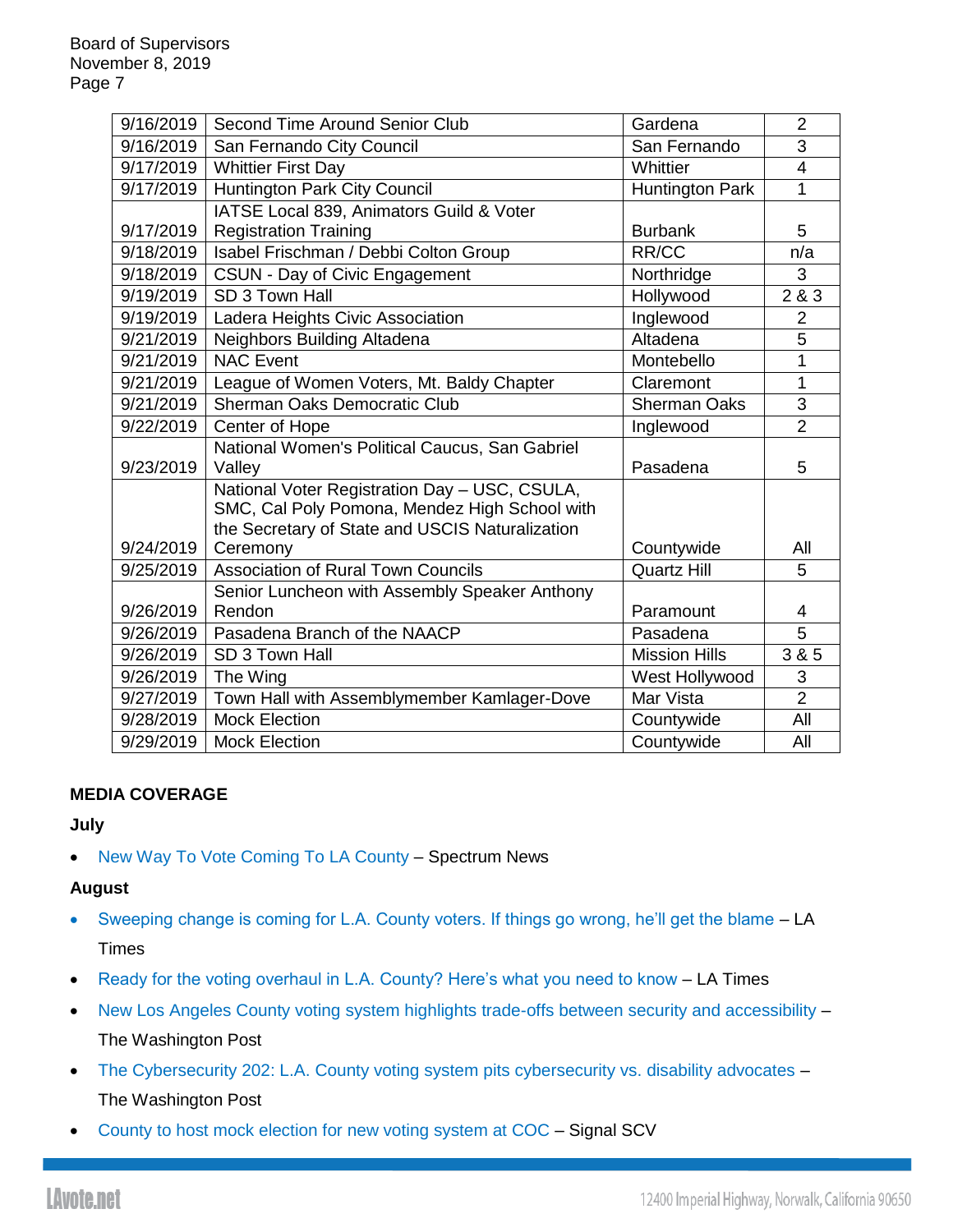• [New voting system introduced at Democratic Club community meeting](https://www.talonmarks.com/community/2019/08/28/new-voting-system-introduced-at-democratic-club-community-meeting/) - Talon Marks

### **September**

- L.A. County Offering [New Ballot Casting Process For Voters in 2020](https://1043myfm.iheart.com/content/2019-09-05-la-county-offering-new-ballot-casting-process-for-voters-in-2020/) 104.3 MYFM
- [L.A. County Offering New Ballot Casting Process For Voters in 2020](https://kfiam640.iheart.com/content/2019-09-05-la-county-offering-new-ballot-casting-process-for-voters-in-2020/) KFI AM 640
- [Radio: L.A. County to debut new voting system next year](http://mms.tveyes.com/MediaView/?c3RhdGlvbj0xNTE1JlN0YXJ0RGF0ZVRpbWU9MDklMmYwNSUyZjIwMTkrMjMlM2EwMiUzYTE4JkVuZERhdGVUaW1lPTA5JTJmMDUlMmYyMDE5KzIzJTNhMDMlM2EwMiYmJmR1cmF0aW9uPTI5ODY0NSZwYXJ0bmVyaWQ9NzMxMyYmaGlnaGxpZ2h0cmVnZXg9JTVjYkNvbW1pc3Npb24lNWNiJTdjJTVjYmhvbWVsZXNzbmVzcyU1Y2IlN2MlNWNiaG9tZWxlc3MlNWNiJTdjJTVjYmNvbW1pc3Npb24lNWNiJTdjJTVjYkwuQS4lNWNiJTdjJTVjYkNvdW50eSU1Y2IlN2MlNWNid2VsbG5lc3MlNWNiJm1vZGVkaXRvcmVuYWJsZT10cnVlJm1vZGVkaXRvcmRlc3RpbmF0aW9ucz00JiZleHBpcmF0aW9uPTEwJTJmMDUlMmYyMDE5KzIzJTNhMDIlM2ExOC4wMDAmaW5zdGFudFBsYXk9VHJ1ZSZzaWduYXR1cmU9MGZhZTljM2JhNzdkNWY2ZWZmMzkwMzUzZWFmMjhhMDY=) KFI
- [Los Angeles County has Revamped Voting Systems for Upcoming 2020 Elections](https://www.culvercitynews.org/los-angeles-county-has-revamped-voting-systems-for-upcoming-2020-elections/) Culver City **News**
- [LA County getting ready to unveil mock election showcasing new voting system](https://lbpost.com/news/la-county-getting-ready-to-unveil-mock-election-to-showcase-new-voting-system) Long Beach Post
- [LA County to Hold Mock Election to Test Out New Voting System](https://news.yahoo.com/la-county-hold-mock-election-010516409.html) CBS/KCAL
- [LA County Unveils New Easier, Faster Voting System](https://spectrumnews1.com/ca/la-west/news/2019/09/17/la-county-s-new-voting-system-makes-voting-easier--faster) Spectrum News 1
- [Los Angeles County initiative to digitize voting process](http://www.uscannenbergmedia.com/2019/09/17/los-angeles-county-initiative-to-digitize-voting-process/) USC Annenberg
- [LA County to launch new voting system for March primary](https://abc7.com/politics/la-county-to-launch-new-voting-system-for-march-primary/5544326/) ABC 7
- [L.A. County is ready to unveil the new voting machines](http://mms.tveyes.com/MediaView/?c3RhdGlvbj0xMzEwJlN0YXJ0RGF0ZVRpbWU9MDklMmYxNyUyZjIwMTkrMTclM2ExMCUzYTA3JkVuZERhdGVUaW1lPTA5JTJmMTclMmYyMDE5KzE3JTNhMTAlM2EzMyYmJmR1cmF0aW9uPTI1Mzk4NCZwYXJ0bmVyaWQ9NzMxMyYmaGlnaGxpZ2h0cmVnZXg9JTVjYmxvcythbmdlbGVzJTVjYiU3YyU1Y2Jjb3VudHklNWNiJTdjJTVjYnNoZXJpZmYlMjdzK2RlcGFydG1lbnQlNWNiJm1vZGVkaXRvcmVuYWJsZT10cnVlJm1vZGVkaXRvcmRlc3RpbmF0aW9ucz00JiZleHBpcmF0aW9uPTEwJTJmMTclMmYyMDE5KzE3JTNhMTAlM2EwNy4wMDAmaW5zdGFudFBsYXk9VHJ1ZSZzaWduYXR1cmU9ODU3NWMxOGQ5ZDlmNTIzYjFjOGNlNjMyNzI5ZTllNDM=) KBAK (CBS)
- [Radio: Voting process to change](http://mms.tveyes.com/MediaView/?c3RhdGlvbj02NDYwJlN0YXJ0RGF0ZVRpbWU9MDklMmYxNyUyZjIwMTkrMTQlM2EzNyUzYTAwJkVuZERhdGVUaW1lPTA5JTJmMTclMmYyMDE5KzE0JTNhMzclM2E1OSYmJmR1cmF0aW9uPTI5OTYxMCZwYXJ0bmVyaWQ9NzMxMyYmaGlnaGxpZ2h0cmVnZXg9JTVjYmNsaW1hdGUrY2hhbmdlJTVjYiU3YyU1Y2JMLkEuJTVjYiU3YyU1Y2JDb3VudHklNWNiJTdjJTVjYnJlZ2lzdHJhciU1Y2ImbW9kZWRpdG9yZW5hYmxlPXRydWUmbW9kZWRpdG9yZGVzdGluYXRpb25zPTQmJmV4cGlyYXRpb249MTAlMmYxNyUyZjIwMTkrMTQlM2EzNyUzYTAwLjAwMCZpbnN0YW50UGxheT1UcnVlJnNpZ25hdHVyZT1hY2I0YjEwM2EwMjI2ZWZiMDc3MTY1MmRiMGIwNmVhMw==) in L.A. County KPCC
- [Radio: Voters in L.A. County to get sneak peek at voting tablets](http://mms.tveyes.com/MediaView/?c3RhdGlvbj02NzI1JlN0YXJ0RGF0ZVRpbWU9MDklMmYxNyUyZjIwMTkrMTklM2EwNSUzYTM1JkVuZERhdGVUaW1lPTA5JTJmMTclMmYyMDE5KzE5JTNhMDYlM2EwOSYmJmR1cmF0aW9uPTI5NzYxNSZwYXJ0bmVyaWQ9NzMxMyYmaGlnaGxpZ2h0cmVnZXg9JTVjYmhvbWVsZXNzbmVzcyU1Y2IlN2MlNWNiTC5BLiU1Y2IlN2MlNWNiQ291bnR5JTVjYiU3YyU1Y2Job21lbGVzcyU1Y2IlN2MlNWNicmVnaXN0cmFyJTVjYiZtb2RlZGl0b3JlbmFibGU9dHJ1ZSZtb2RlZGl0b3JkZXN0aW5hdGlvbnM9NCYmZXhwaXJhdGlvbj0xMCUyZjE3JTJmMjAxOSsxOSUzYTA1JTNhMzUuMDAwJmluc3RhbnRQbGF5PVRydWUmc2lnbmF0dXJlPTA1NzliMmNlNDJhYjA3Yzg3NzdjODM0ZGQ3NTc4NzYx) KCRW
- City Council [takes closer look at new voting system](https://signalscv.com/2019/09/city-council-takes-closer-look-at-new-voting-system/) The Signal
- [Learn How Voting Will Change in 2020 With L.A. County's Mock Elections](https://kfiam640.iheart.com/content/2019-09-18-learn-how-voting-will-change-in-2020-with-la-countys-mock-elections/) KFI
- [L.A. Has a New Voting Device, Conway Talks with the County Clerk About It](https://1043myfm.iheart.com/featured/iheartsocal/content/2019-09-18-la-has-a-new-voting-device-conway-talks-with-the-county-clerk-about-it/) 104.3 MYFM
- [LOS ANGELES COUNTY UNVEILS NEW STATE-OF-THE-ART VOTING MACHINES](https://balitangamerica.tv/los-angeles-county-unveils-new-voting-machines-to-spark-voters-interest/?fbclid=IwAR0PZfSxQS9MMf5FpSfhEks-rUOHTeDkV9SbQTu5empKlugtiEsyZQ5kbgo) Balitang America
- [New System Might Win Your Vote](https://gardenavalleynews.org/new-system-might-win-your-vote/) Gardena Valley News
- [TV: L.A. County voters are going to see some changes when they go to the voting booth next](http://mms.tveyes.com/MediaView/?c3RhdGlvbj03ODUmU3RhcnREYXRlVGltZT0wOSUyZjIxJTJmMjAxOSswNSUzYTM0JTNhMjQmRW5kRGF0ZVRpbWU9MDklMmYyMSUyZjIwMTkrMDUlM2EzNiUzYTMzJiYmZHVyYXRpb249Mjk5MDcyJnBhcnRuZXJpZD03MzEzJiZoaWdobGlnaHRyZWdleD0lNWNiY291bnR5JTVjYiU3YyU1Y2Jsb3MrYW5nZWxlcyU1Y2IlN2MlNWNicmVnaXN0cmFyJTVjYiZtb2RlZGl0b3JlbmFibGU9dHJ1ZSZtb2RlZGl0b3JkZXN0aW5hdGlvbnM9NCYmZXhwaXJhdGlvbj0xMCUyZjIxJTJmMjAxOSswNSUzYTM0JTNhMjQuMDAwJmluc3RhbnRQbGF5PVRydWUmc2lnbmF0dXJlPWE4ZTc5OTZkODdhYWM1ZGNhYzMzNTAxYjRmN2I2MjQ3)  [year](http://mms.tveyes.com/MediaView/?c3RhdGlvbj03ODUmU3RhcnREYXRlVGltZT0wOSUyZjIxJTJmMjAxOSswNSUzYTM0JTNhMjQmRW5kRGF0ZVRpbWU9MDklMmYyMSUyZjIwMTkrMDUlM2EzNiUzYTMzJiYmZHVyYXRpb249Mjk5MDcyJnBhcnRuZXJpZD03MzEzJiZoaWdobGlnaHRyZWdleD0lNWNiY291bnR5JTVjYiU3YyU1Y2Jsb3MrYW5nZWxlcyU1Y2IlN2MlNWNicmVnaXN0cmFyJTVjYiZtb2RlZGl0b3JlbmFibGU9dHJ1ZSZtb2RlZGl0b3JkZXN0aW5hdGlvbnM9NCYmZXhwaXJhdGlvbj0xMCUyZjIxJTJmMjAxOSswNSUzYTM0JTNhMjQuMDAwJmluc3RhbnRQbGF5PVRydWUmc2lnbmF0dXJlPWE4ZTc5OTZkODdhYWM1ZGNhYzMzNTAxYjRmN2I2MjQ3) – KABC
- [Radio: Mock elections coming this weekend, so you can introduce yourself to the new system](http://mms.tveyes.com/MediaView/?c3RhdGlvbj0xNTE1JlN0YXJ0RGF0ZVRpbWU9MDklMmYyMiUyZjIwMTkrMDQlM2EzMyUzYTM2JkVuZERhdGVUaW1lPTA5JTJmMjIlMmYyMDE5KzA0JTNhMzQlM2EzNiYmJmR1cmF0aW9uPTI5OTYyMCZwYXJ0bmVyaWQ9NzMxMyYmaGlnaGxpZ2h0cmVnZXg9JTVjYkwuQS4lNWNiJTdjJTVjYkNvdW50eSU1Y2IlN2MlNWNibWVudGFsK2hlYWx0aCU1Y2IlN2MlNWNidmFjY2luZSU1Y2IlN2MlNWNiaG9tZWxlc3MlNWNiJm1vZGVkaXRvcmVuYWJsZT10cnVlJm1vZGVkaXRvcmRlc3RpbmF0aW9ucz00JiZleHBpcmF0aW9uPTEwJTJmMjIlMmYyMDE5KzA0JTNhMzMlM2EzNi4wMDAmaW5zdGFudFBsYXk9VHJ1ZSZzaWduYXR1cmU9YzU0ZTIyYjQzMjRmMmU0MWQ5MWVjYTQ0NjE1MTRmMWY=) -KFI
- [L.A. County is moving to a new voting system](http://mms.tveyes.com/MediaView/?c3RhdGlvbj02NDU1JlN0YXJ0RGF0ZVRpbWU9MDklMmYyMyUyZjIwMTkrMDIlM2ExOCUzYTU2JkVuZERhdGVUaW1lPTA5JTJmMjMlMmYyMDE5KzAyJTNhMTklM2E1MiYmJmR1cmF0aW9uPTI5ODkzMCZwYXJ0bmVyaWQ9NzMxMyYmaGlnaGxpZ2h0cmVnZXg9JTVjYkwuQS4lNWNiJTdjJTVjYkNvdW50eSU1Y2IlN2MlNWNicmVnaXN0cmFyJTVjYiU3YyU1Y2JDb3VudHkrY2xlcmslNWNiJm1vZGVkaXRvcmVuYWJsZT10cnVlJm1vZGVkaXRvcmRlc3RpbmF0aW9ucz00JiZleHBpcmF0aW9uPTEwJTJmMjMlMmYyMDE5KzAyJTNhMTglM2E1Ni4wMDAmaW5zdGFudFBsYXk9VHJ1ZSZzaWduYXR1cmU9NjZmM2M2MmU2ZGZhNTViN2FlOWUxNjVjZDM4MTAzMzI=) KNX

# **October**

- [New election systems undergo trial runs in Malibu and across LA County](https://www.malibusurfsidenews.com/p/news-local-government/new-election-systems-undergo-trial-runs-malibu-and-across-la-county) Malibu Surfside News
- [Here's what you need to know about the new voting systems debuting in the March 2020 primary](http://tbrnews.com/news/here-s-what-you-need-to-know-about-the-new/article_e176ae8c-e3bb-11e9-a997-7b818fd422df.html) – The Beach Reporter
- [Over 5K turn out for mock election](https://www.avpress.com/news/local_news/over-k-turn-out-for-mock-election/article_f18fa8e2-e4dc-11e9-b0ba-b7cfd3acc22f.html) Antelope Valley Press
- [Los Angeles County residents get preview of a new way of voting](https://cafwd.org/reporting/entry/los-angeles-county-residents-get-preview-of-a-new-way-of-voting) California Forward Reporting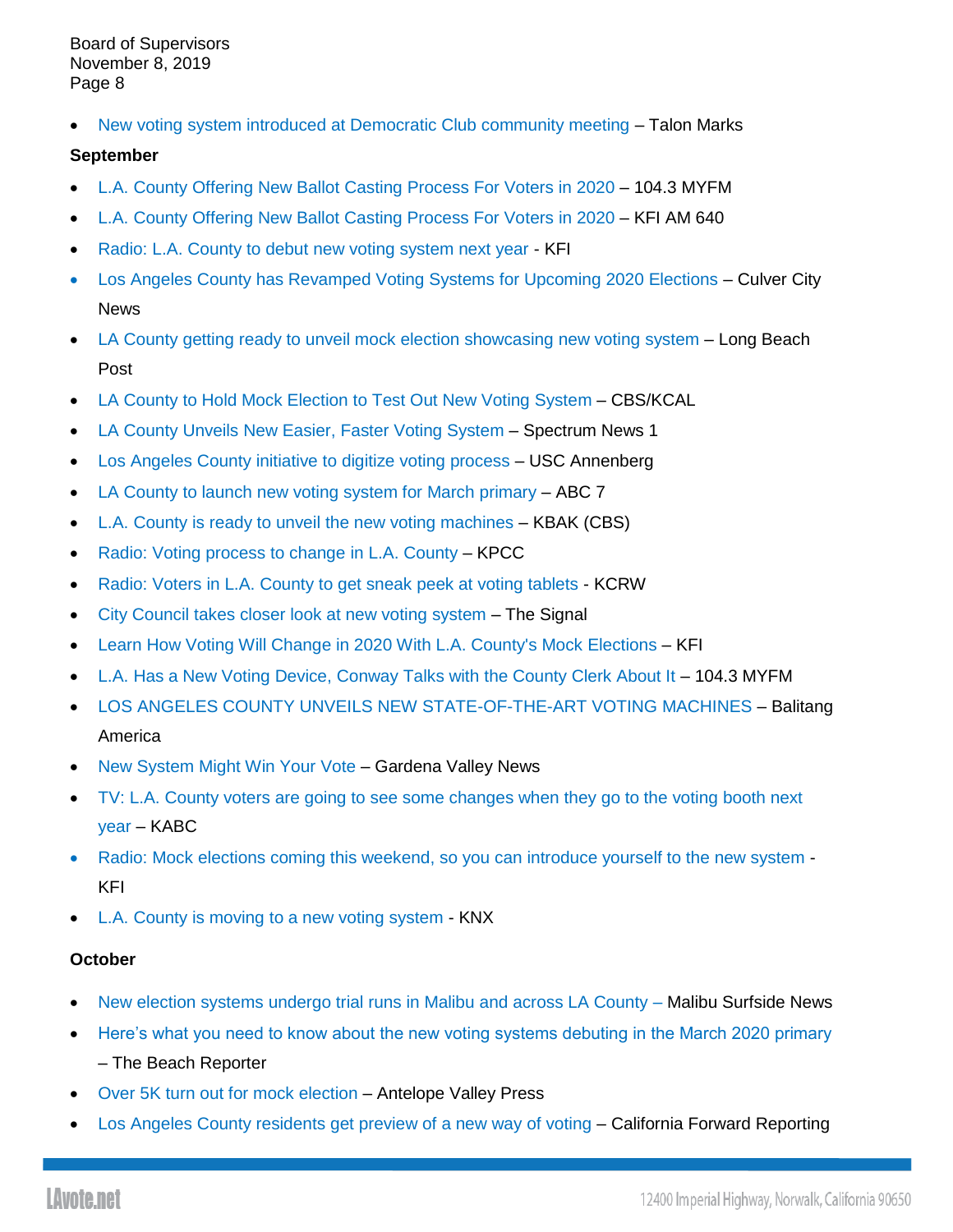- [New county voting system gets a test run](https://www.theacorn.com/articles/new-county-voting-system-gets-a-test-run/) The Acorn
- [County releases results of mock election](https://signalscv.com/2019/10/county-releases-results-of-mock-election/) The Signal SCV
- [Countywide voting changes coming in 2020](https://www.latimes.com/socal/glendale-news-press/news/story/2019-10-03/tn-gnp-me-la-county-new-voting-method) Glendale News-Press
- [Preview of big changes for Los Angeles County in 'mock election'](https://easyreadernews.com/preview-of-big-changes-for-los-angeles-county-in-mock-election/) Easy Reader News
- [New voting changes coming in 2020 for Los Angeles residents](https://eccunion.com/news/2019/10/04/new-voting-changes-coming-in-2020-for-los-angeles-residents/) El Camino College
- [County Clerk explains new election procedures during LB City Council meeting](https://signaltribunenewspaper.com/44767/news/county-clerk-explains-new-election-procedures-during-lb-city-council-meeting/) Signal Tribune
- [Public Hearing On County's Election Plan Scheduled Today](https://www.lbbusinessjournal.com/bizbrief-todays-news-to-know-108/) Long Beach Business Journal
- [Los Angeles County's Got a New Voting System. Will it Work?](http://www.foxandhoundsdaily.com/2019/10/los-angeles-countys-got-a-new-voting-system-will-it-work/) Fox & Hounds
- [Special New Voting System Alert from Congresswoman Maxine Waters](https://my.lwv.org/california/torrance-area/event/special-new-voting-system-alert-congresswoman-maxine-waters) my.lwv.org

#### **NEWSLETTER**

Attached to this report is the latest issue of the quarterly newsletter, which is produced to keep the VSAP Advisory Committee, VSAP Technical Advisory Committee and the public informed on activities and developments in the project.

### **ABOUT THE VSAP**

Launched in September 2009, the Voting Systems Assessment Project was developed by the Department in response to the growing voting system needs. The project has transitioned from a research and design project to a system implementation program and as such, is now known as the Voting Solutions for All People (VSAP).

While the County's current voting system has served the voters of Los Angeles County with accuracy and integrity, the design of these systems and the age of their technology do not offer the technical and functional elasticity necessary to continue to accommodate our growing and increasingly diverse electorate.

The size and diversity of Los Angeles County and the limited voting systems market, however, make it almost impossible to reasonably consider a commercial off-the-shelf voting system solution. Any voting system solution will entail a significant development or customization process in order to satisfy the County's needs, General Voting System Principles and technical requirements.

In response to these needs and challenges, VSAP takes an unprecedented and comprehensive approach at modernizing the County's voting system. The vision of the project is to implement a voting system through a transparent process that takes into account the needs and expectations of current and future Los Angeles County voters. The VSAP aims at achieving three goals in this process: 1) give current and future Los Angeles County voters an unprecedented opportunity to participate in the assessment and development process; 2) increase voter confidence in the electoral process through the participatory structure of the project and; 3) synthesize public input and research to acquire or develop a new voting system for the County.

# **STAY CONNECTED**

More information regarding the Voting Solutions for All People (VSAP) Project is available to the public online at [https://vsap.lavote.net/.](https://vsap.lavote.net/) The pages on our website are frequently updated with news and information and are a great way to stay connected with the progress of the project between quarterly